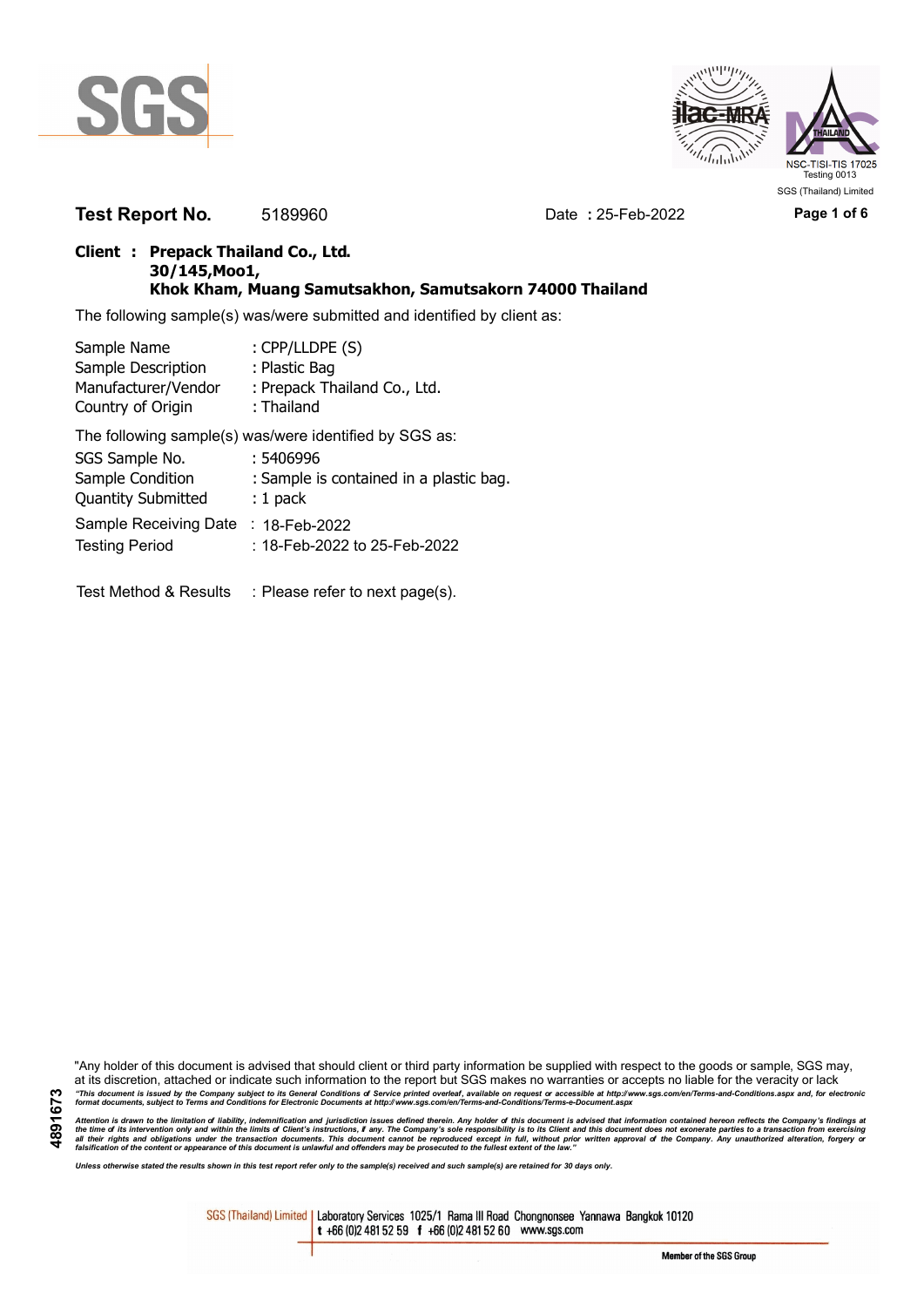



# **Test Report No.** 5189960 Date **:** 25-Feb-2022 Page 2 of 6

## **Test Requested & Result Summary**

Test Requested : Please refer to the result summary (Test parameter(s) was/were selected by client).

Result Summary:

| <b>Test Requested</b>                                                                                                                                     | Conclusion  |
|-----------------------------------------------------------------------------------------------------------------------------------------------------------|-------------|
| Notification of the Ministry of Public Health (No.295) B.E. 2548 (2005):<br>Qualities or standard for container made from plastic<br>a) Polyethylene (PE) |             |
|                                                                                                                                                           |             |
| 1. Lead content                                                                                                                                           | <b>PASS</b> |
| 2. Cadmium content                                                                                                                                        | <b>PASS</b> |
| 3. Heavy metal (as lead) in 4% concentrated acetic acid extraction                                                                                        | <b>PASS</b> |
| 4. Quantity of potassium Permanganate Consumed                                                                                                            | <b>PASS</b> |
| 5. Residue after Evaporation Test                                                                                                                         | <b>PASS</b> |
| 6. Migration of color Extraction                                                                                                                          | <b>PASS</b> |

#### Remark:

1.Test results in this report are applicable for the item tested and reflects the tested sample as received. 2.The decision rules based on simple acceptance which the probability of false accept may be as high as 50% in case the results is exactly on the tolerance limit.

## **Signed for and on behalf of SGS (Thailand) Limited**

**Rutchuporn Moungsom Laboratory manager - Hardgood**

"Any holder of this document is advised that should client or third party information be supplied with respect to the goods or sample, SGS may, at its discretion, attached or indicate such information to the report but SGS makes no warranties or accepts no liable for the veracity or lack "This document is issued by the Company subject to its General Conditions of Service printed overleaf, available on request or accessible at http://www.sgs.com/en/Terms-and-Conditions.aspx and, for electronic<br>format docume

Attention is drawn to the limitation of liability, indemnification and jurisdiction issues defined therein. Any holder of this document is advised that information contained hereon reflects the Company's findings at<br>all th

*Unless otherwise stated the results shown in this test report refer only to the sample(s) received and such sample(s) are retained for 30 days only.*

SGS (Thailand) Limited | Laboratory Services 1025/1 Rama III Road Chongnonsee Yannawa Bangkok 10120 t +66 (0)2 481 52 59 f +66 (0)2 481 52 60 www.sgs.com

Member of the SGS Group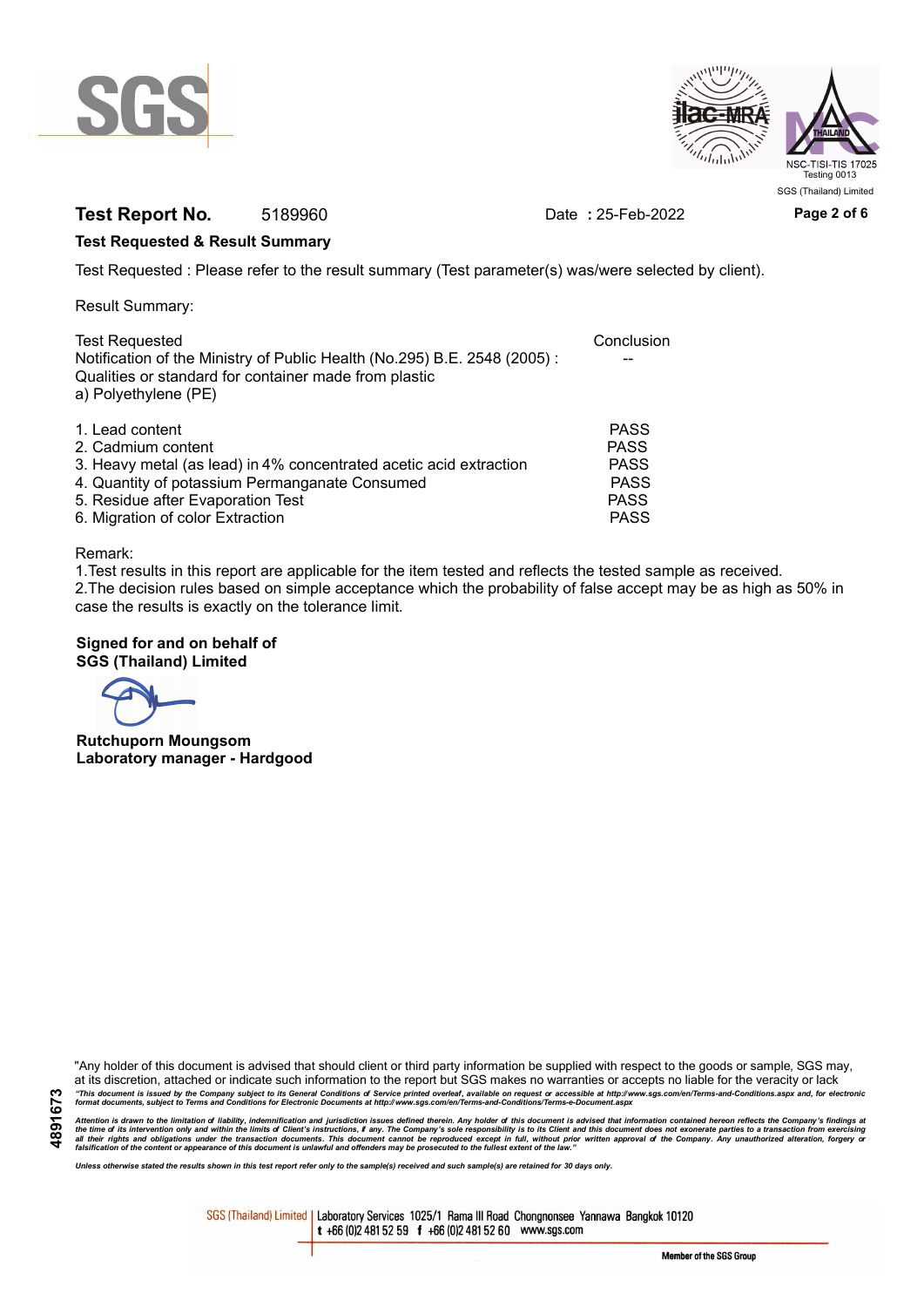



# **Test Report No.** 5189960 Date **:** 25-Feb-2022 Page 3 of 6

**TEST RESULTS**

**Notification of the Ministry of Public Health (No.295) B.E. 2548 (2005) : Qualities or standard for container made from plastic.**

#### **a) Polyethylene (PE)**

## **Qualities and standard of plastic**

Method : With reference to TIS 656: 2556. Analysis was performed by ICP-OES.

| <b>Details</b>     | Result (1)<br>(mg/kg) | <b>Limit of Quantitative</b><br>(mg/kg) | <b>Permissible Limit</b><br>(mg/kg) |
|--------------------|-----------------------|-----------------------------------------|-------------------------------------|
| Lead content***    |                       | 2.0                                     | 100                                 |
| Cadmium content*** |                       | 2.0                                     | 100                                 |

Sample Description :

1. Clear plastic bag

Note :

1. mg/kg = milligram per kilogram  $2. <$  = Less than

"Any holder of this document is advised that should client or third party information be supplied with respect to the goods or sample, SGS may, at its discretion, attached or indicate such information to the report but SGS makes no warranties or accepts no liable for the veracity or lack "This document is issued by the Company subject to its General Conditions of Service printed overleaf, available on request or accessible at http://www.sgs.com/en/Terms-and-Conditions.aspx and, for electronic<br>format docume

Attention is drawn to the limitation of liability, indemnification and jurisdiction issues defined therein. Any holder of this document is advised that information contained hereon reflects the Company's findings at<br>all th

*Unless otherwise stated the results shown in this test report refer only to the sample(s) received and such sample(s) are retained for 30 days only.*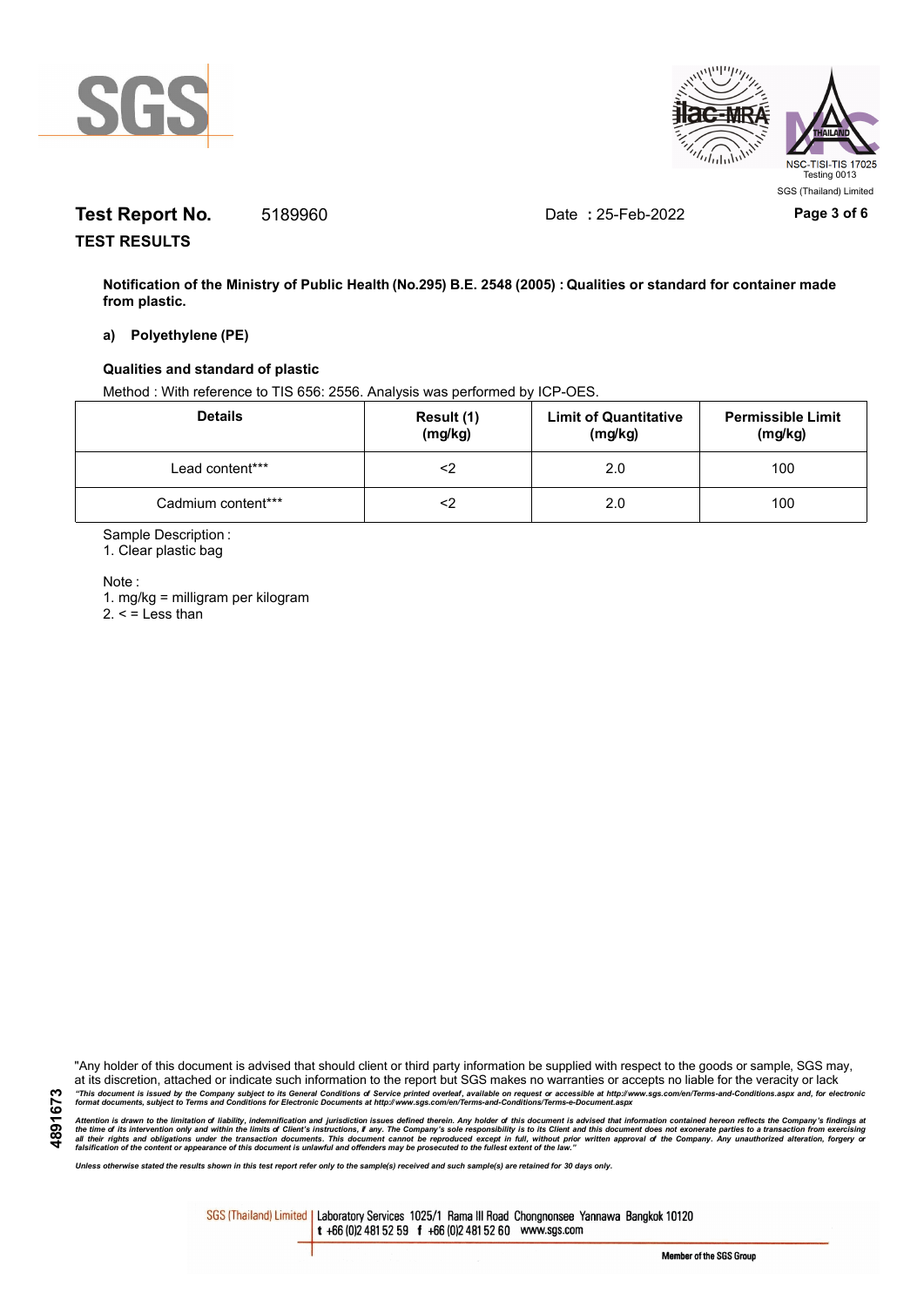



# **Test Report No.** 5189960 Date **:** 25-Feb-2022 Page 4 of 6

#### **TEST RESULTS**

### **Qualities and standard of dissemination**

Method : With reference to TIS 656: 2556.

| <b>Details</b>                                                                      | Test Condition <sup>^</sup>                | Result (1)<br>(mq/dm3) | <b>Limit of Quantitative</b><br>(mg/dm3) | <b>Permissible Limit</b><br>(mg/dm3) |
|-------------------------------------------------------------------------------------|--------------------------------------------|------------------------|------------------------------------------|--------------------------------------|
| Heavy metal (calculated as lead) in<br>4% concentrated acetic acid<br>extraction*** | 30 minute at<br>60 degree C                | $<$ 1                  |                                          |                                      |
| Potassium permanganate used for<br>reaction in water extraction***                  | 30 minute at<br>60 degree C                | $<$ 1                  | 1.0                                      | 10                                   |
| Residue substances which is<br>evaporate in water***                                | 30 minute at<br>60 degree C                | $3$                    | 3.0                                      | 30                                   |
| Residue substances which is<br>evaporate in 4% concentrated acetic<br>acid***       | 30 minute at<br>60 degree C                | $<$ 3                  | 3.0                                      | 30                                   |
| Residue substances which is<br>evaporate in 20% concentrated<br>alcohol***          | 30 minute at<br>60 degree C                | $3$                    | 3.0                                      | 30                                   |
| Residue substances from volatile<br>matters in normal heptane***                    | Room temperature<br>(1 hr. at 25 degree C) | $3$                    | 3.0                                      | 150                                  |

Sample Description :

1. Clear plastic bag with multicolor printed (inside)

Note :

1. mg/dm3 = milligram per cubic decimeter

2. Degree C = degree Celsius

 $3. <$  = Less than

Remark :

1.  $^{\circ}$  = In case of the use at temperature not higher than 100 degree Celsius

"Any holder of this document is advised that should client or third party information be supplied with respect to the goods or sample, SGS may, at its discretion, attached or indicate such information to the report but SGS makes no warranties or accepts no liable for the veracity or lack "This document is issued by the Company subject to its General Conditions of Service printed overleaf, available on request or accessible at http://www.sgs.com/en/Terms-and-Conditions.aspx and, for electronic<br>format docume

Attention is drawn to the limitation of liability, indemnification and jurisdiction issues defined therein. Any holder of this document is advised that information contained hereon reflects the Company's findings at<br>all th

*Unless otherwise stated the results shown in this test report refer only to the sample(s) received and such sample(s) are retained for 30 days only.*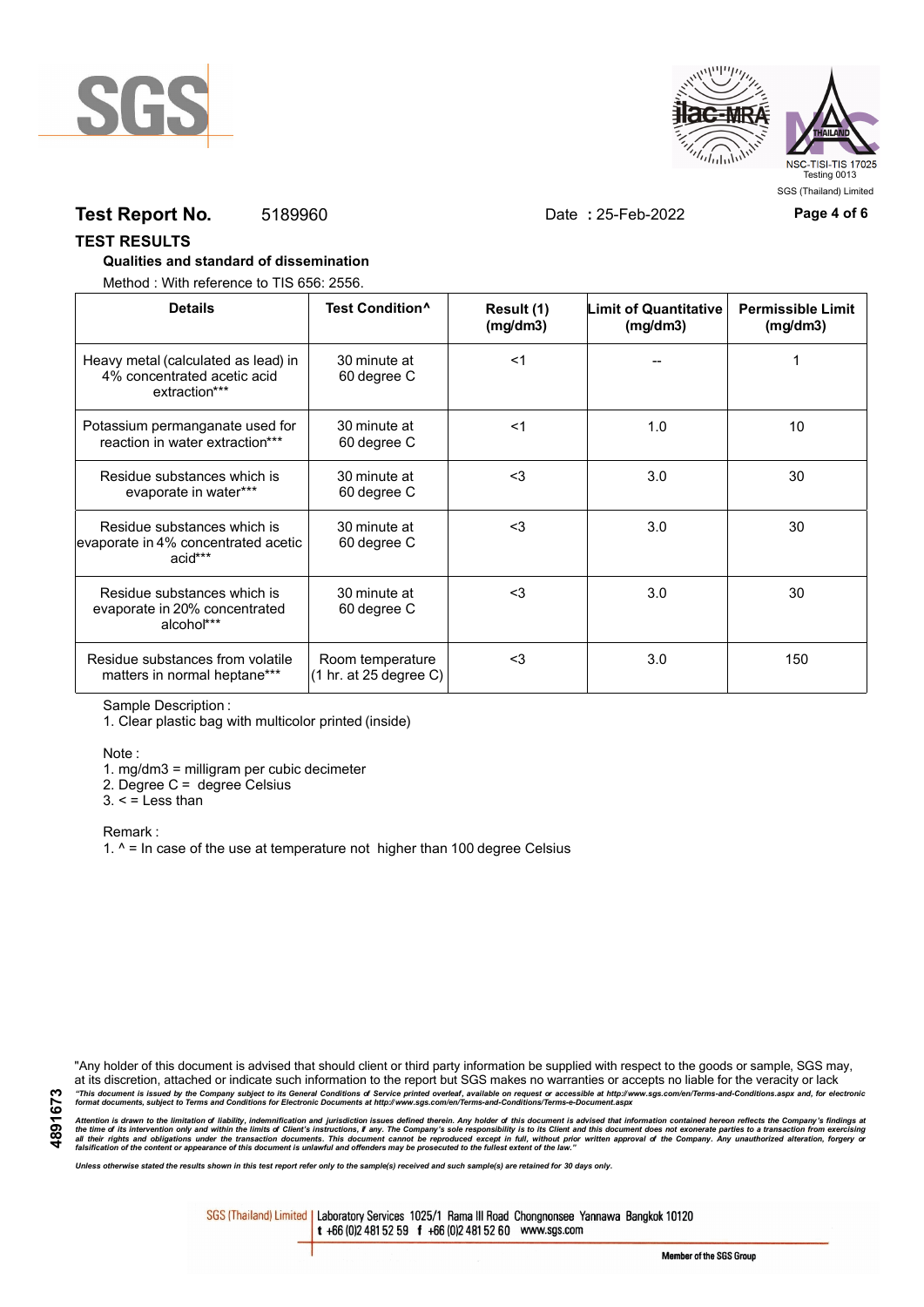



# **Test Report No.** 5189960 Date **:** 25-Feb-2022 Page 5 of 6

**TEST RESULTS**

#### **Qualities and standard of dissemination**

Test Method : With reference to TIS 655 -1 : 2553

| <b>Details</b>                         | Test Condition <sup>^</sup>               | Result (1)               | <b>Permissible Limit</b> |
|----------------------------------------|-------------------------------------------|--------------------------|--------------------------|
| Migration of color extract by water*** | 30 minute at<br>60 degree C               | Negative<br>(See Note 2) | Negative                 |
| Migration of color extract by          | 30 minute at                              | Negative                 | Negative                 |
| 4% concentrated acetic acid***         | 60 degree C                               | (See Note 2)             |                          |
| Migration of color extract by          | 30 minute at                              | Negative                 | Negative                 |
| 20% concentrated alcohol***            | 60 degree C                               | (See Note 2)             |                          |
| Migration of color extract by          | Room temperature                          | Negative                 | <b>Negative</b>          |
| normal heptanes***                     | $(1 \text{ hr. at } 25 \text{ degree C})$ | (See Note 2)             |                          |

Sample Description :

1. Clear plastic bag with multicolor printed (inside)

Note :

1. Degree C = degree Celsius

2. "Negative" mean it's not presence of color migration/ "Positive" mean it's presence of color migration

Remark :

1.  $^{\circ}$  = In case of the use at temperature not higher than 100 degree Celsius

Remark: The test item(s) marked \*\*\* on test report is/are analyzed at SGS (Thailand) Limited, address: 41/16-20 and 41/23 Soi Rama III 59, Rama III road, Chongnonsee, Yannawa, Bangkok.

**4891673**

"Any holder of this document is advised that should client or third party information be supplied with respect to the goods or sample, SGS may, at its discretion, attached or indicate such information to the report but SGS makes no warranties or accepts no liable for the veracity or lack "This document is issued by the Company subject to its General Conditions of Service printed overleaf, available on request or accessible at http://www.sgs.com/en/Terms-and-Conditions.aspx and, for electronic<br>format docume

Attention is drawn to the limitation of liability, indemnification and jurisdiction issues defined therein. Any holder of this document is advised that information contained hereon reflects the Company's findings at<br>all th

*Unless otherwise stated the results shown in this test report refer only to the sample(s) received and such sample(s) are retained for 30 days only.*